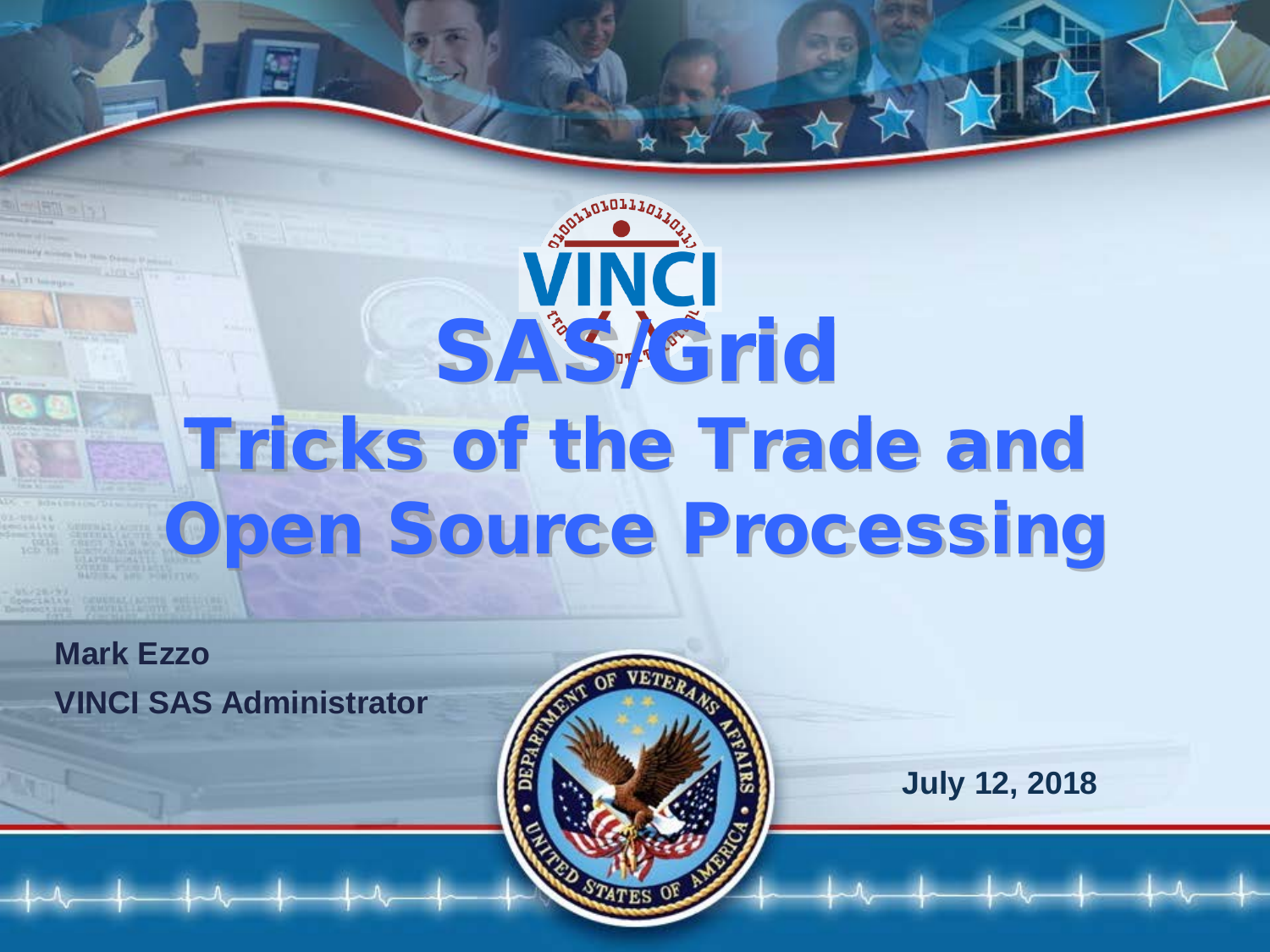

# **Poll Question**

• **What is your primary function:**

大女女女女

- **Analytics**
- **Data Manipulation/Preparation**
- **Both**
- **Other**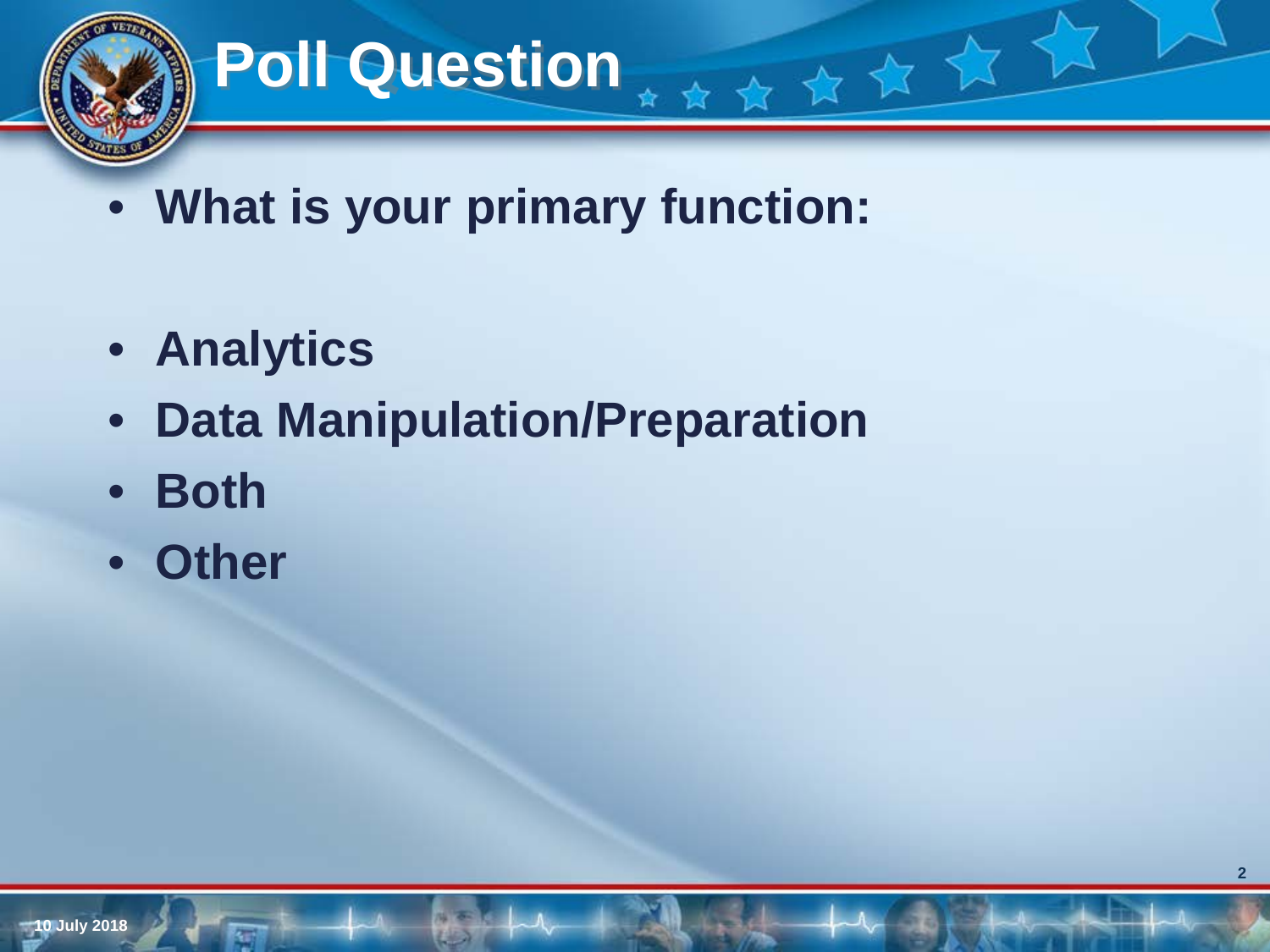# **Space Considerations**

- **SAS Clients have limitations of 100 GB of Project Space for Consumption in the Windows Environment.**
- **SAS Grid has ~73TBs with an expandable device.**
- **SAS Work Space per node is 2.5TB currently**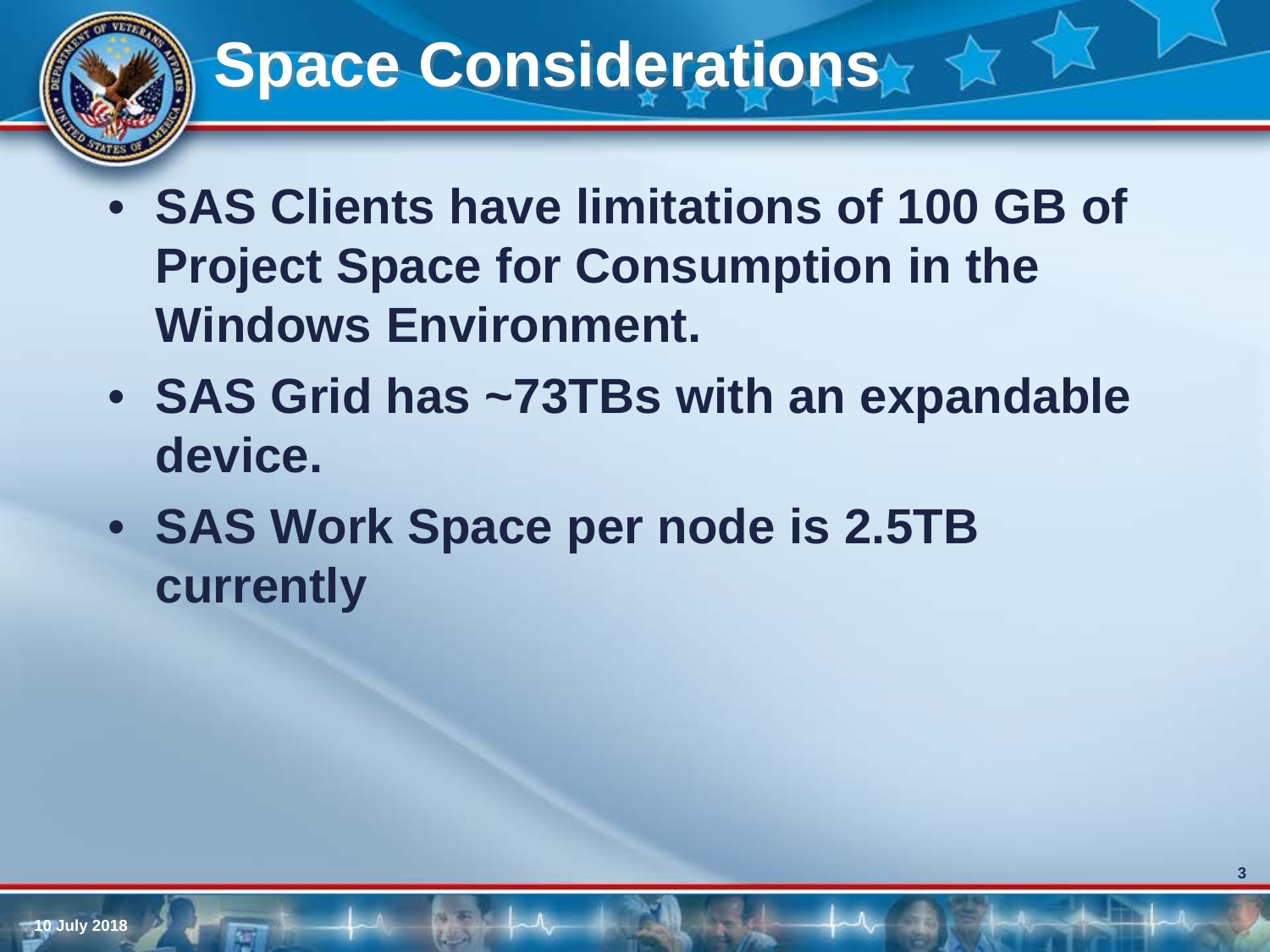# **Grid Advantages**

- **Multiple Node Environment**
- **Fail-Over capability**
- **Centralized Administration (SMC)**
- **Vast storage capabilities**
- **Parallel processing for faster results**
- **Leading infrastructure for Research and Corporate Technology**

☆☆☆☆

• **Base/DM SAS will not be further enhanced by SAS Institute; please begin to use the Grid for all SAS Programming.**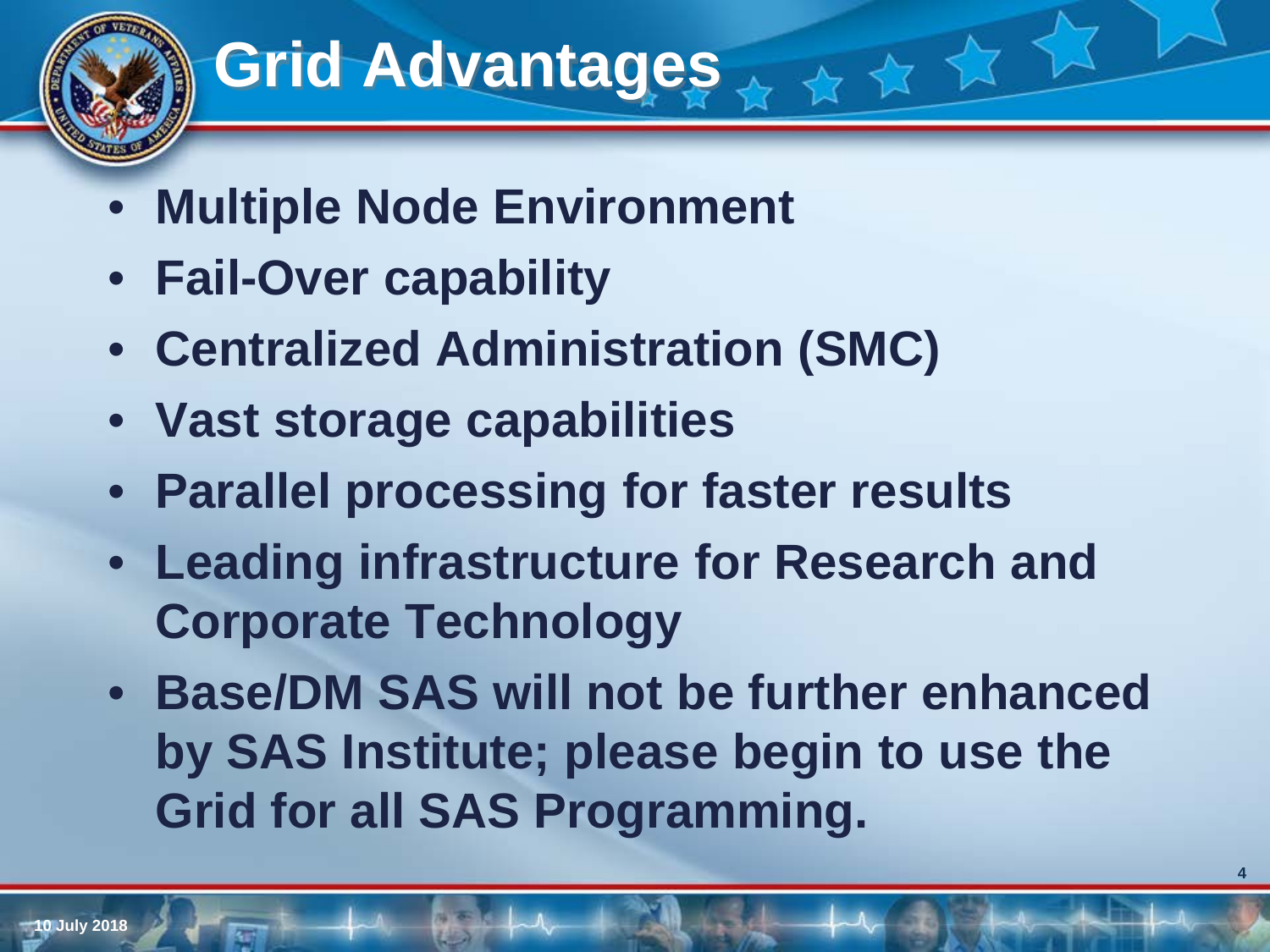

## **SAS EG 7.1**

• **Standard for coding and Grid Access**

★★★★★★★

- **Enhanced and automatic features**
- **Easy to Configure and Use**
- **Wizards for many tasks**
- **Able to develop SQL Pass-Through Queries (recommended for the DB)**
- **Automatically adapt for parallel processing**
- **Live Demonstration!**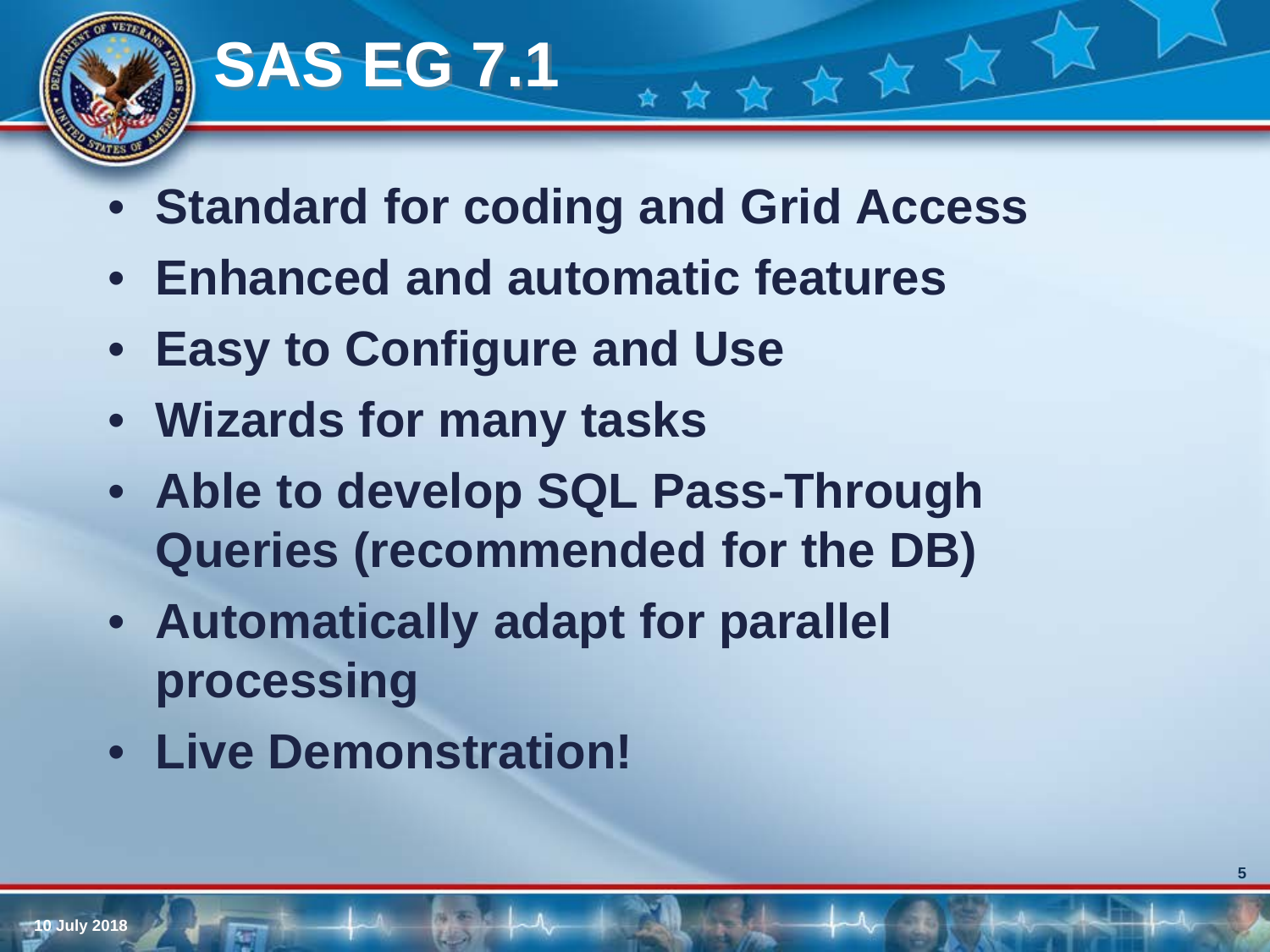# **Parallel Process**

**In EG, via the Analyze Program feature, you have the ability to adapt a program for Parallel Processing. This allows much of the program to run simultaneously in multiple jobs slots. This is much faster and more efficient that a Linear Program utilizing one job slot.**

女女女女

**Can be used for ETL or Analysis with Open Source Code!**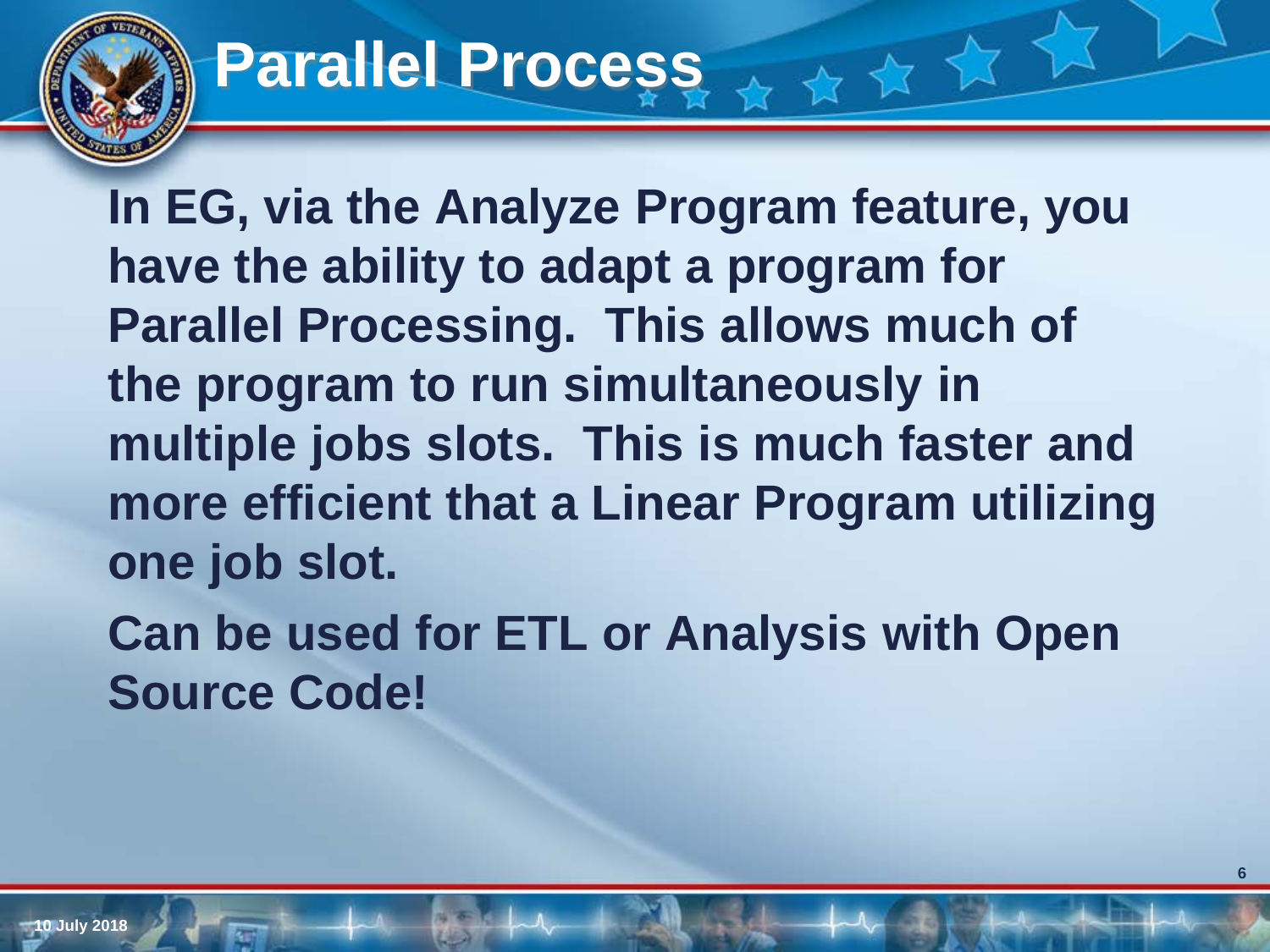# **Parallel Process**

### **Considerations:**

• **There are costs to parallel processing so the more complex the program/data the greater the benefit.**

女女女女

- **Small programs do not have the need**
- **You may have to do a few modifications, depending upon the original program (libnames, etc.)**
- **Can greatly reduce processing time!**
- **Runs in both EG and GSUB (batch)**
- **Example**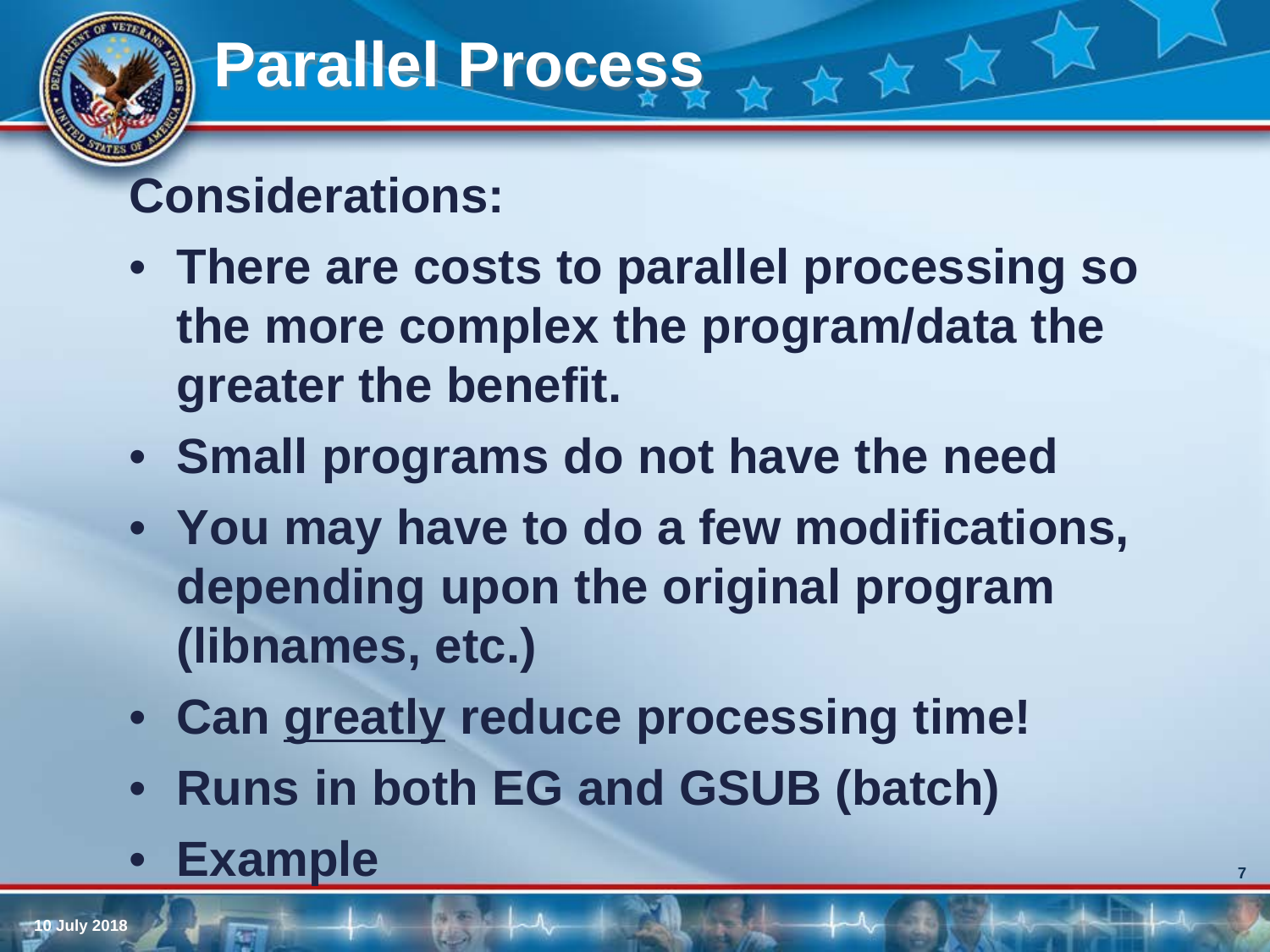# **SAS Gsub Example...**  $\star$  **+**

- **Please use GSUB for long processes and especially overnights.**
- **Produces a log and lst file and is independent of the Windows Network.**
- **Here is the command we will be using for batch processing on the Grid:**
- **sasgsub -GRIDSUBMITPGM /data/prod/admin/VHASLCEZZOM/Programs/Program.sas**
- • **It breaks down as follows:**
- •
- **sasgsub is the command**
- **-GRIDSUBMITPGM is the option to submit a program**
- **/data/prod/admin/VHASLCEZZOM/Programs/is the directory where the program is located**
- **Program.sas is the program you wish to run**
- **Live Demo!**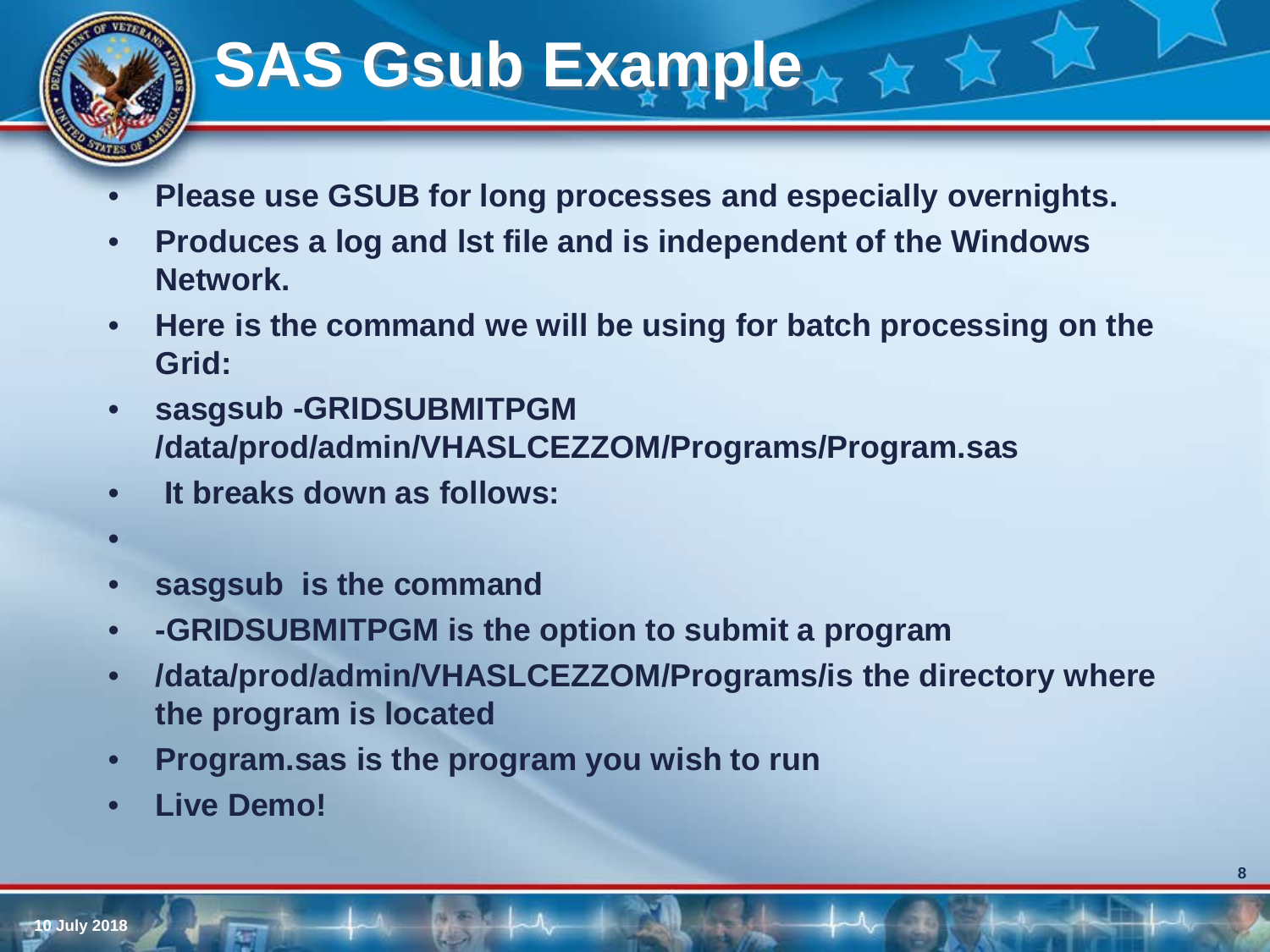# **SAS Enterprise Miner**

- **SAS/EM is the state of the art Data Mining and Modeling Software.**
- **Friendly User interfaces allows less programming and more analysis.**
- **Access via IE through this link:**
- **http://vhacdwdwhsasmt1.vha.med.va.gov:7980/SASEnterprise MinerJWS/Status for Operations or**
- **http://vhacdwdwhsasmt2.vha.med.va.gov:7980/SASEnterprise MinerJWS/Status for Research\**
- **Quick Demo**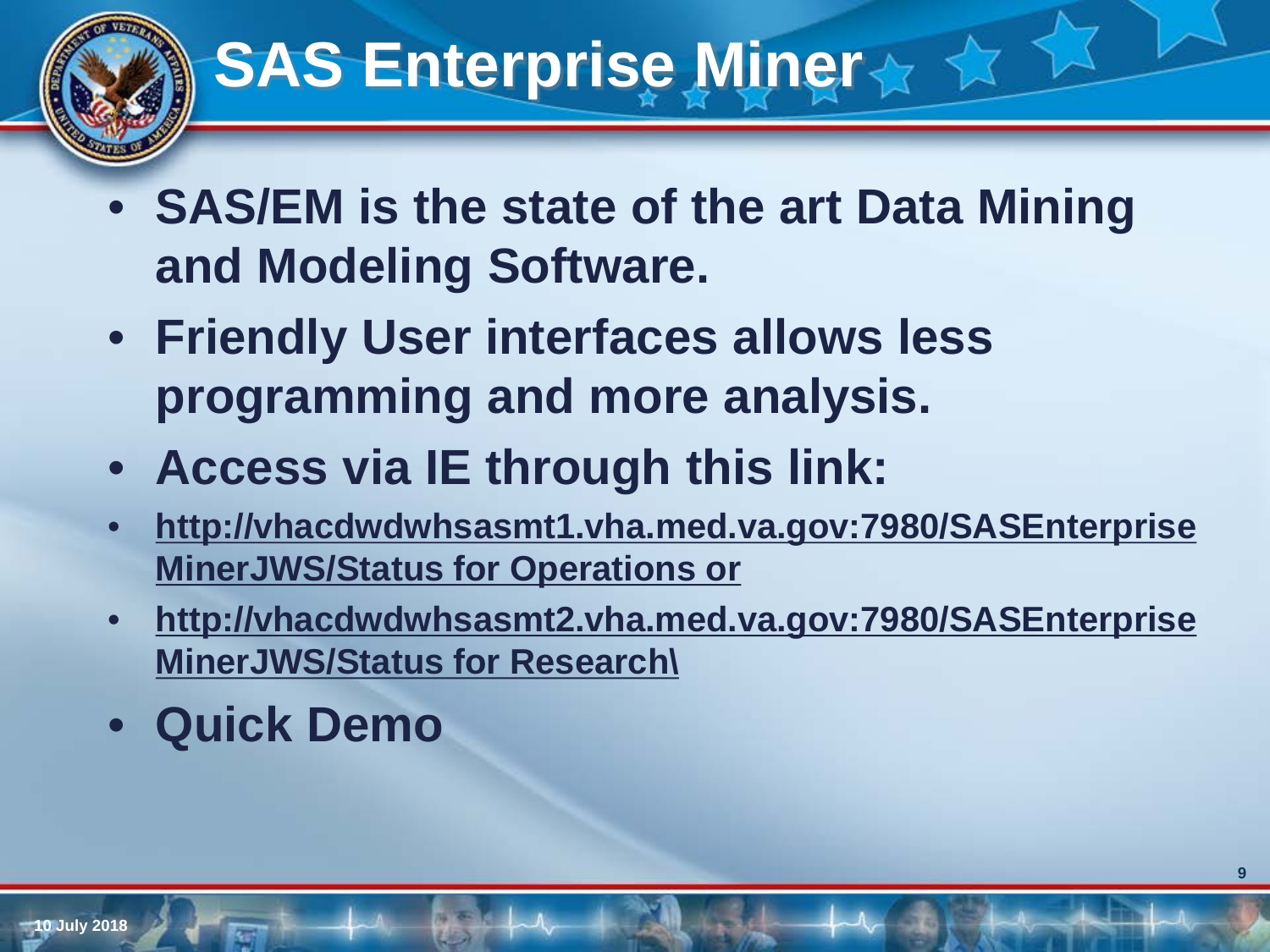# **Open Source with SAS 4**

#### R Integration with SAS/IML:

- Many R commands give little thought to memory management, and so R can very quickly consume all available memory. This can be a restriction when doing data mining. There are various solutions, including using 64 bit operating systems that can access much more memory than 32 bit systems.
- R is also very challenged with large amounts of data
- Not an enterprise product, though it does suffice for statistical analysis
- More powerful within the SAS Grid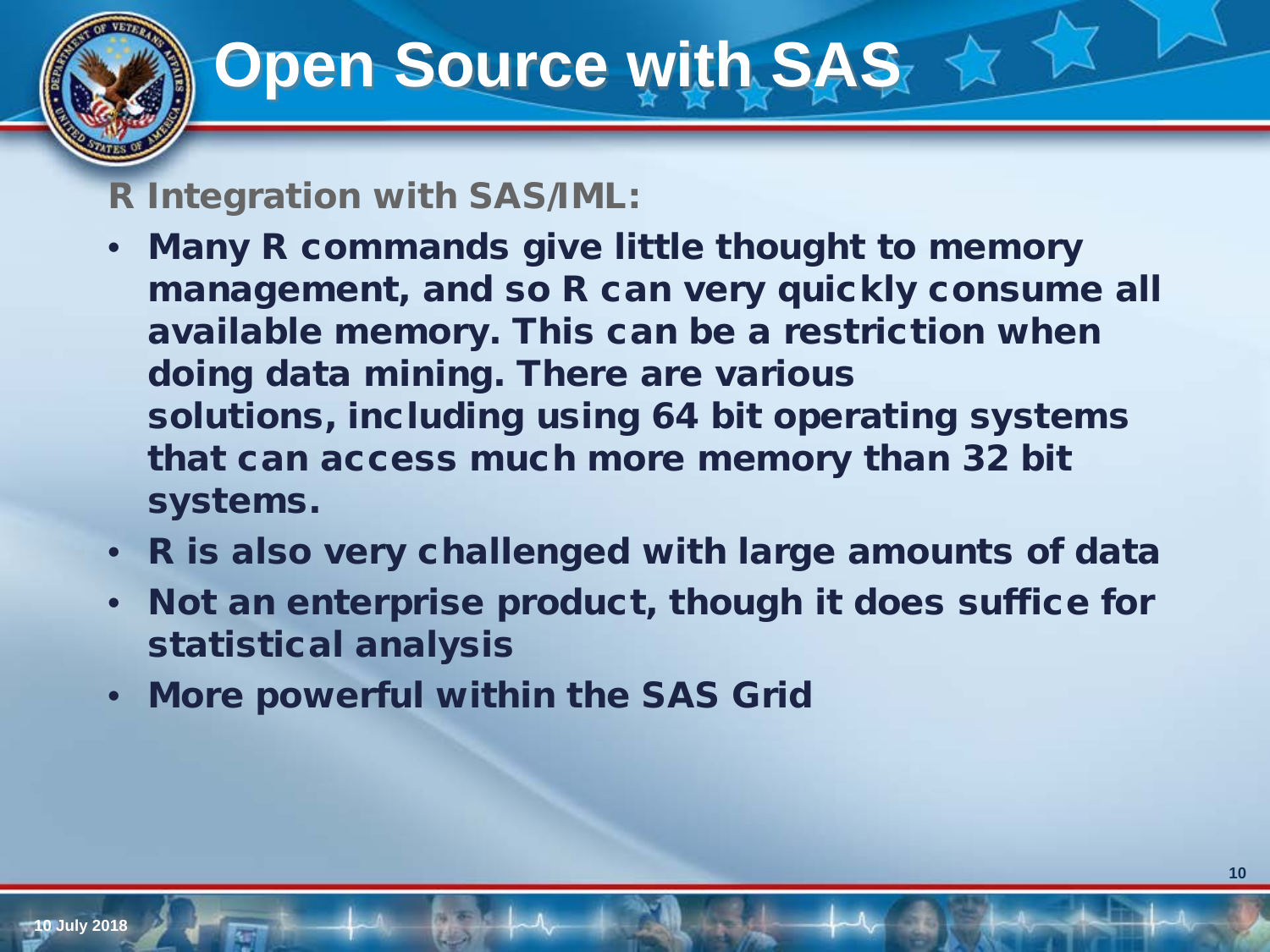## **Proc IML**

- With Proc IML server-side integration is provided
	- Requires security considerations
	- Must set the RLANG option
	- Constrained to a single version of R and the set of R packages

\*\*\*\*\*\*

- In PROC IML, R must be installed on the computer that runs the SAS server. Everyone that connects to that server uses the same version of R and the same set of installed packages.
- We can download any package desired
- Can use R 3.3, we are upgrading to R 3.5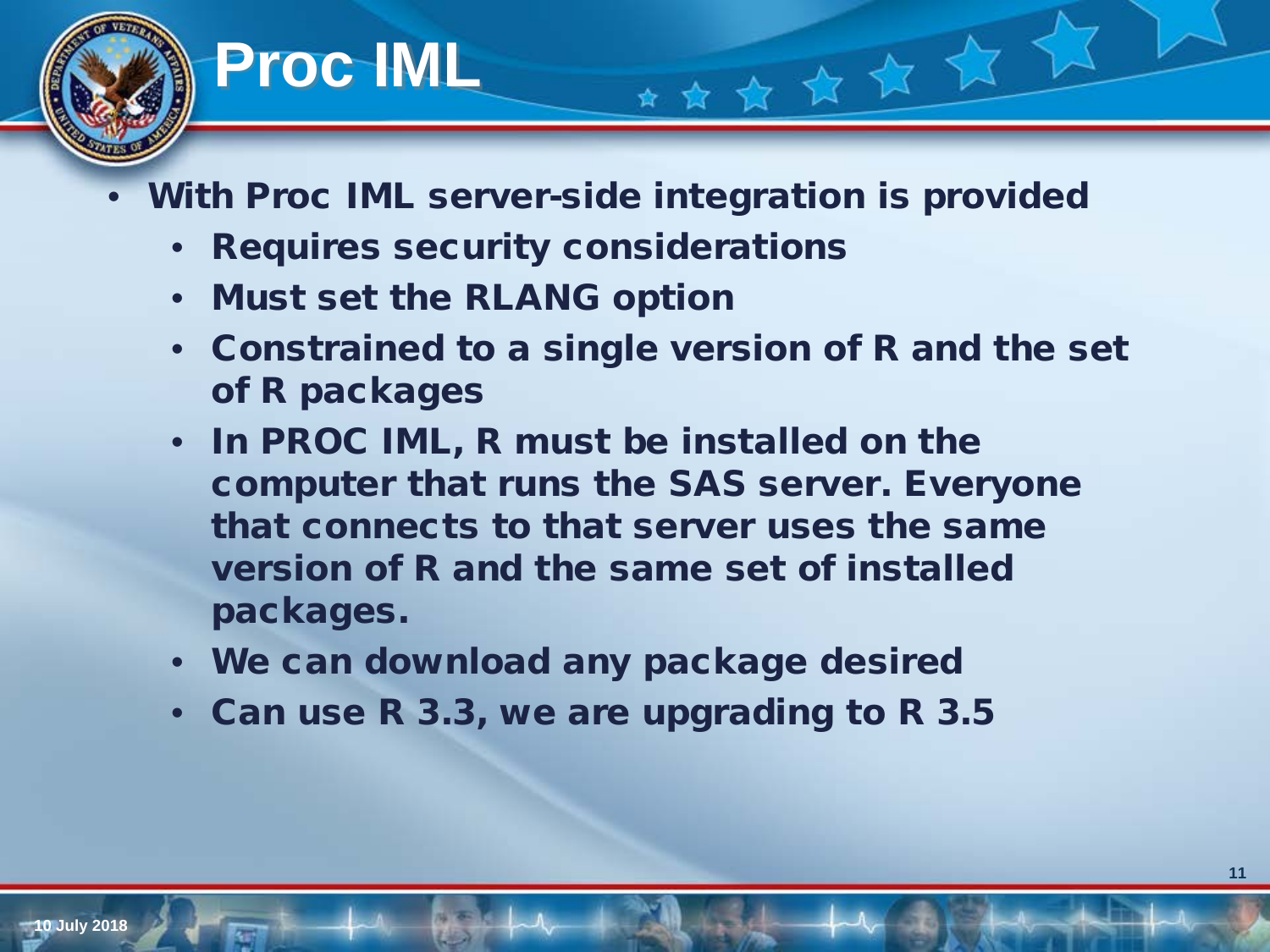

# **SAS and R comparisons**

| $\bullet$<br>$\bullet$ | <b>METHOD or</b><br><b>MODULE</b>                     | <b>SAS SOURCE</b>                         | <b>R TARGET</b>                              |
|------------------------|-------------------------------------------------------|-------------------------------------------|----------------------------------------------|
| $\bullet$              | <b>ExportDataSetToR</b>                               | <b>SASdata set</b>                        | R data frame                                 |
|                        | <b>ExportMatrixToR</b>                                | <b>SAS/IMLMatrix</b>                      | <b>R</b> matrix                              |
| $\bullet$<br>$\bullet$ | DataObject.<br><b>ExportToR</b>                       | <b>DataObject</b>                         | R data                                       |
| $\bullet$<br>$\bullet$ | DataObject.<br><b>AddVarFromR</b>                     | <b>R</b> expression                       | <b>DataObjectvariable</b>                    |
| $\bullet$<br>$\bullet$ | DataObject.<br><b>CreateFromR</b>                     | <b>R</b> expression                       | <b>DataObject</b>                            |
| $\bullet$<br>$\bullet$ | <b>ImportDataSetFromR</b><br><b>ImportMatrixFromR</b> | <b>Rexpression</b><br><b>R</b> expression | <b>SAS data set</b><br><b>SAS/IML matrix</b> |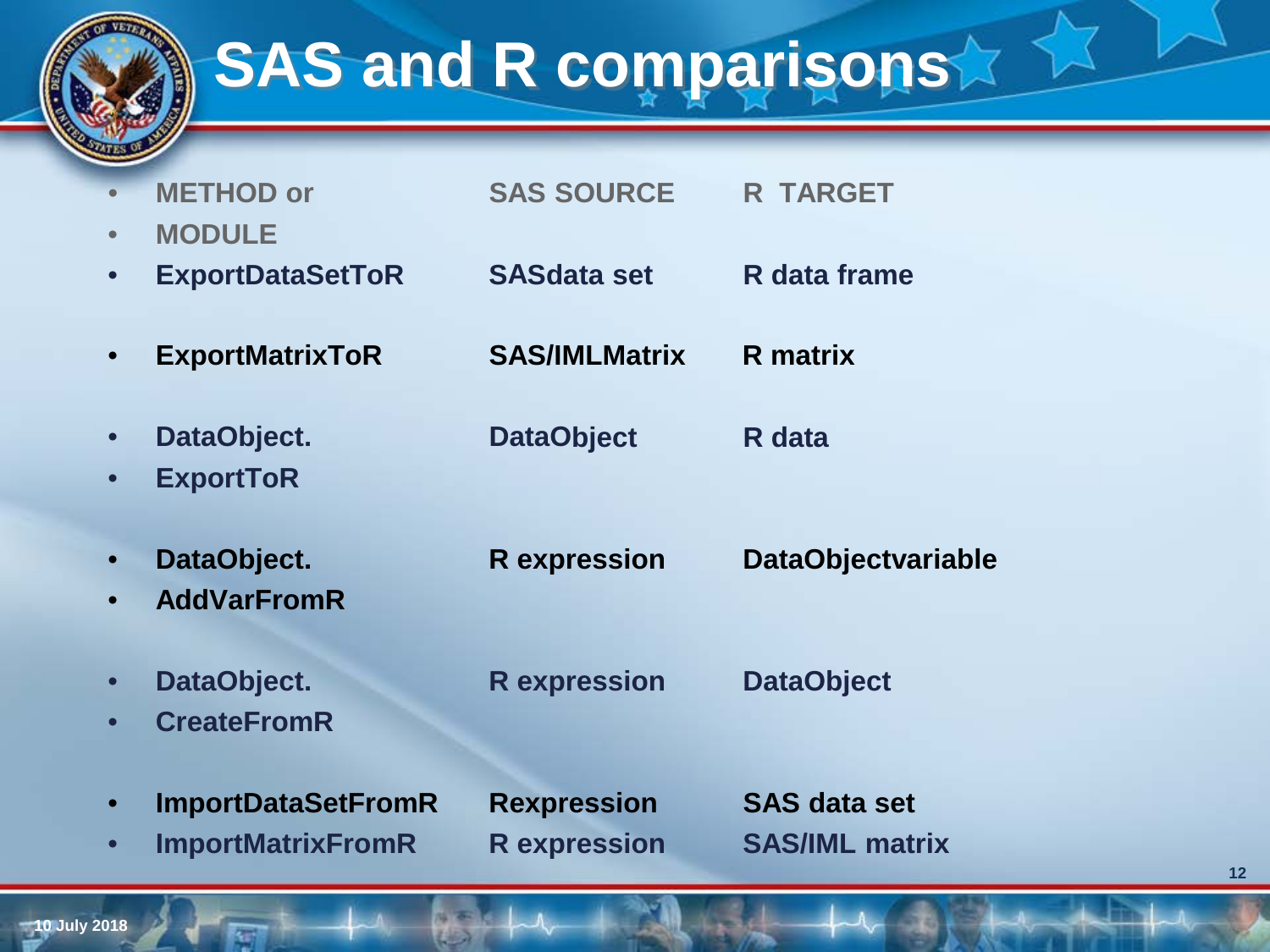|             | SAS/IML Studio - Output1                                             |
|-------------|----------------------------------------------------------------------|
|             | File Edit View Program Graph Analysis Tools Window Help              |
|             | <sup>2</sup> ロ▼ 合▽自国昌 ゲ┗€の 黒 2  ▶ H =    ■  ロ                        |
|             | SAS_IML_and_R_Integration_Example.sx                                 |
|             |                                                                      |
|             | $/$ * Export data */<br>run ExportDataSetToR("Sashelp.Class", "df"); |
| submit / R. |                                                                      |
|             | names $(df)$ ;                                                       |
| endsubmit   |                                                                      |
|             |                                                                      |

例

kπ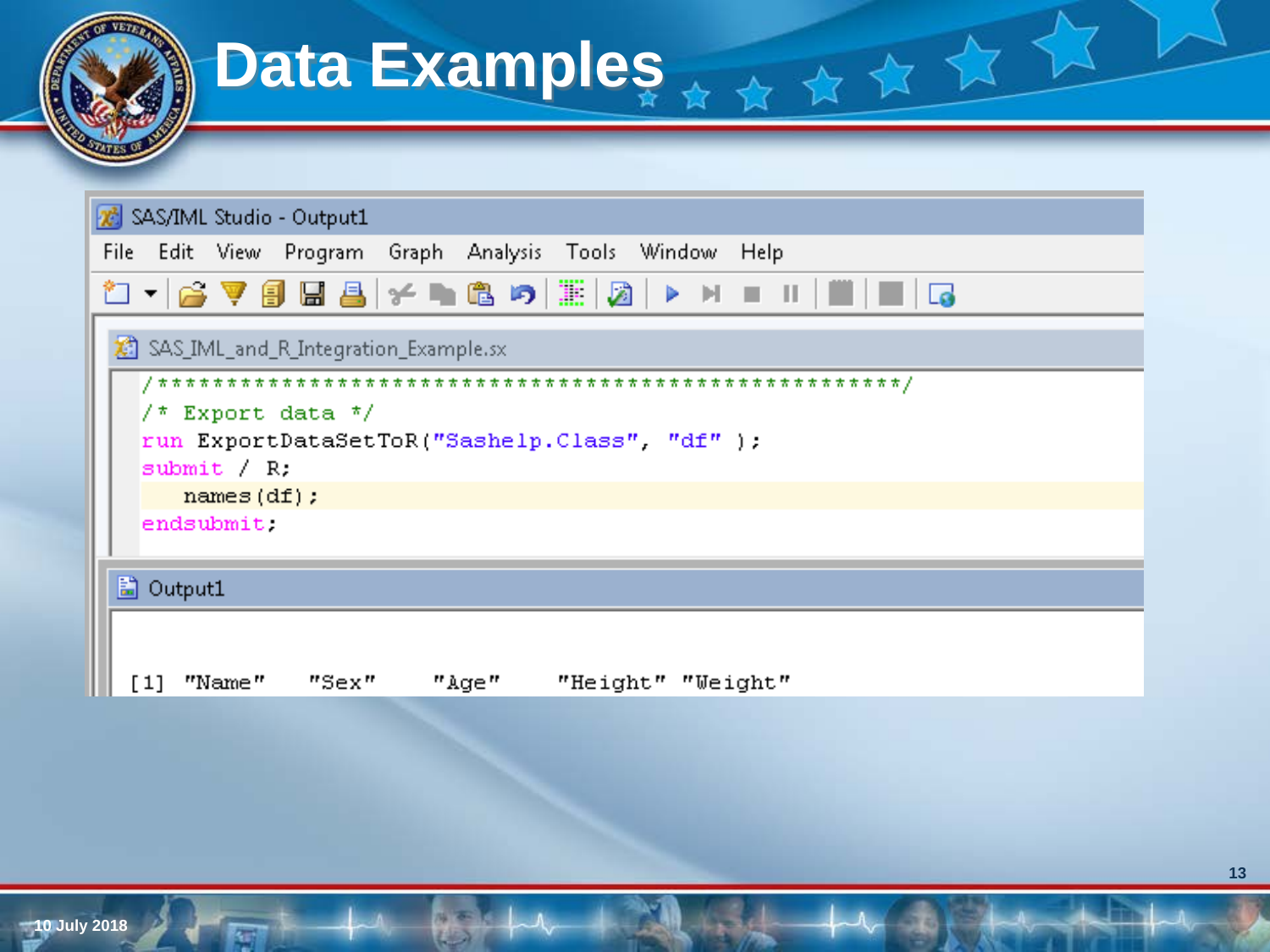# SUBMIT R CODE from IML STUDIO

#### SAS\_IML\_and\_R\_Integration\_Example.sx

**10 July 2018**

```
print "------------- R Results
submit R.
 rx \le - matrix (1:3, nrow=1)
                                       \# vector of sequence 1,2,3
 rm <- matrix ( 1:9, nrow=3, byrow=TRUE) # 3x3 matrix
 rq \leq - rm \frac{2\pi}{3} t (rx)
                                            # matrix multiplication
 print (rq)
endsubmit.
```

| B Output2                                       |           |  |  |  |  |
|-------------------------------------------------|-----------|--|--|--|--|
|                                                 | R Results |  |  |  |  |
| $\left[ \begin{array}{c} 1 \end{array} \right]$ |           |  |  |  |  |
| 14<br>[1,]                                      |           |  |  |  |  |
| 32<br>[2,]                                      |           |  |  |  |  |
| 50<br>[3,]                                      |           |  |  |  |  |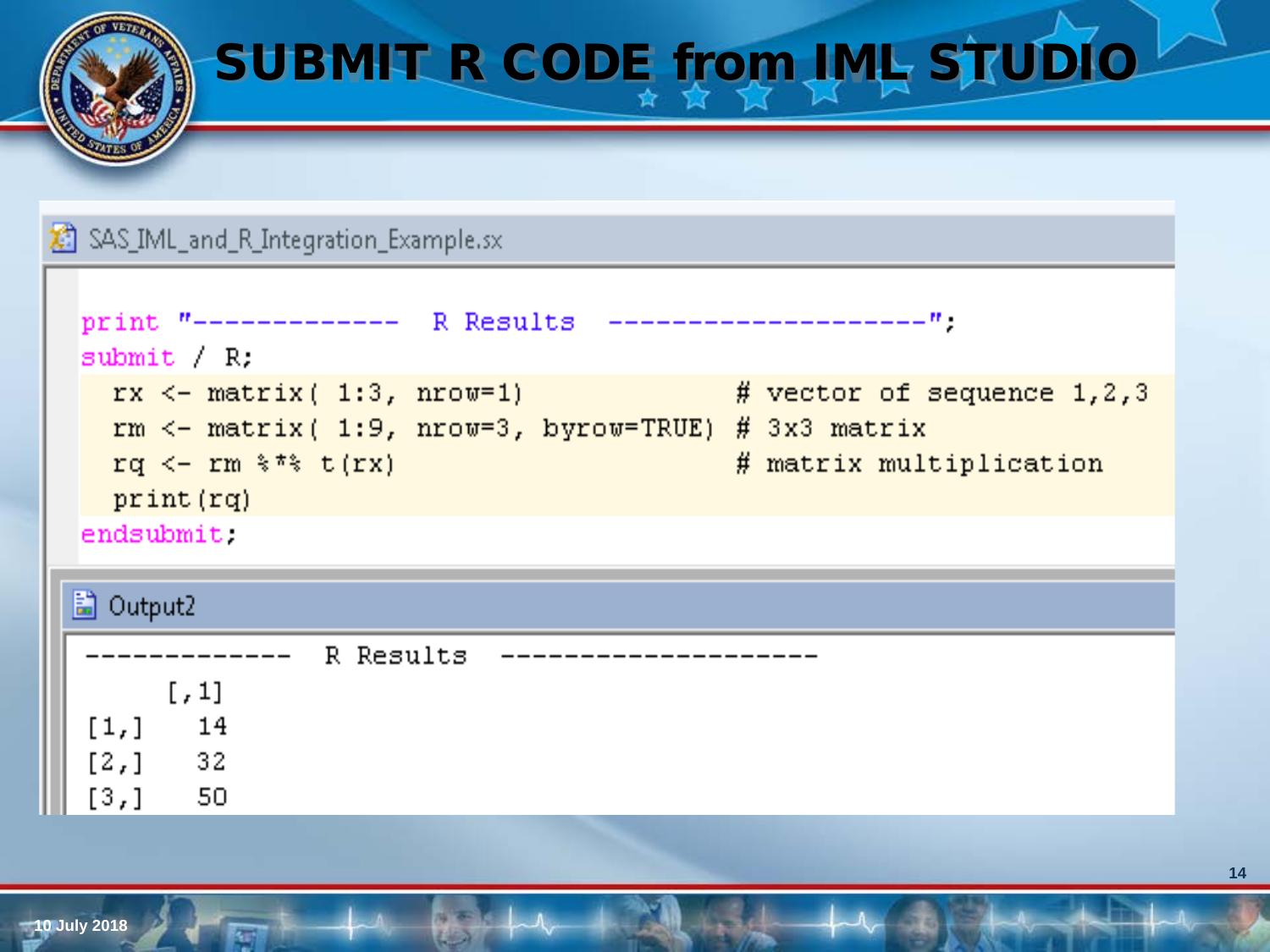

# **Live Demo!**

\*\*\*\*\*\*\*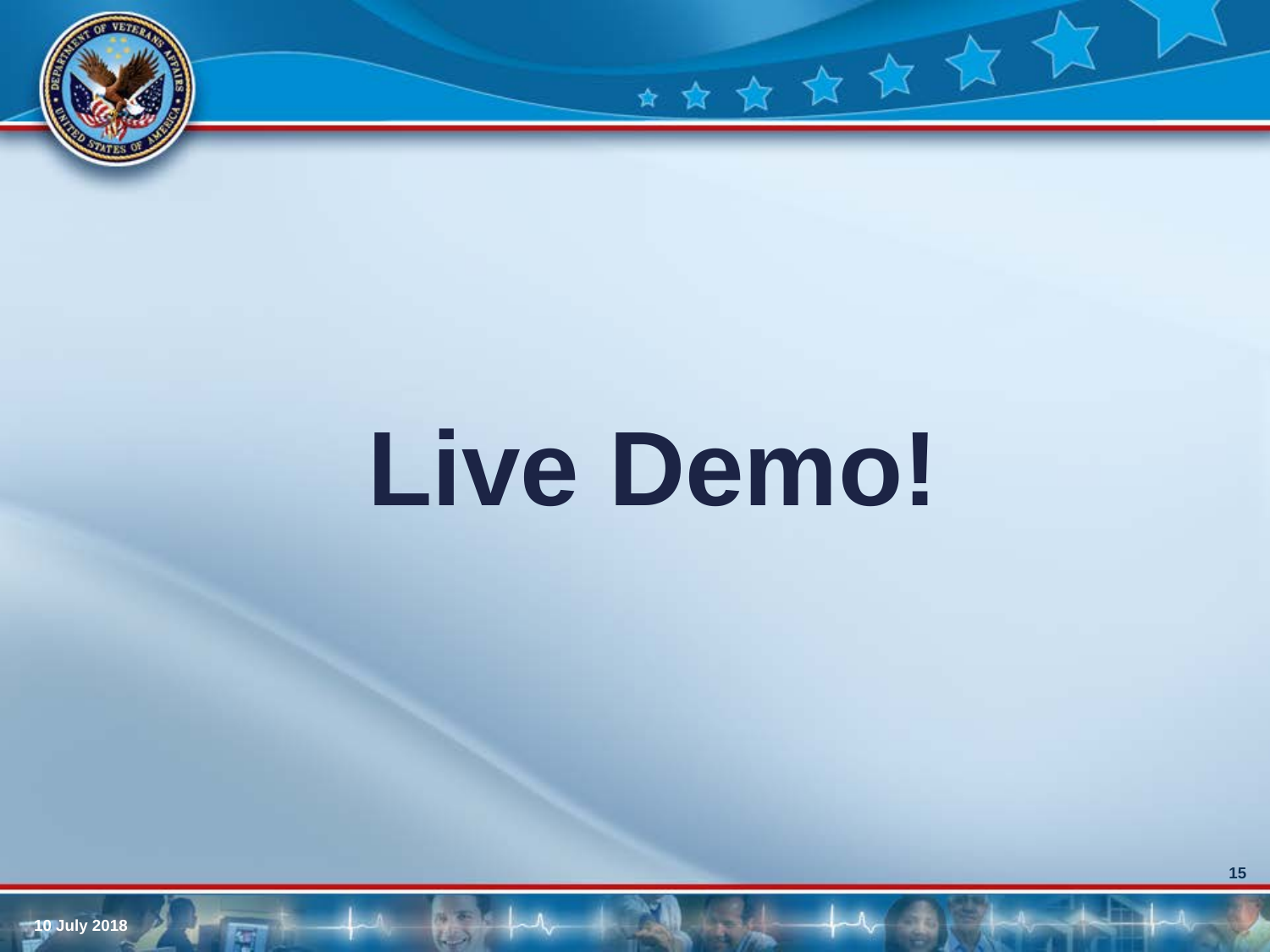#### **Python and SAS** 女女

**Python is rightfully showing enormous popularity in the market. It is a very powerful open-source program that appears to be supplanting R. It does have the same open-source issues such as memory, I/O, security, etc. SAS has embraced all Open-Source processing with SAS Viya. It is being installed in many companies in Private Industry and in the Public Sector and is becoming a standard. Unfortunately, we will not be getting it in the near future. Therefore, we will be exploring SASPY. You can also submit Python commands from SAS utilizing the 'X' command.**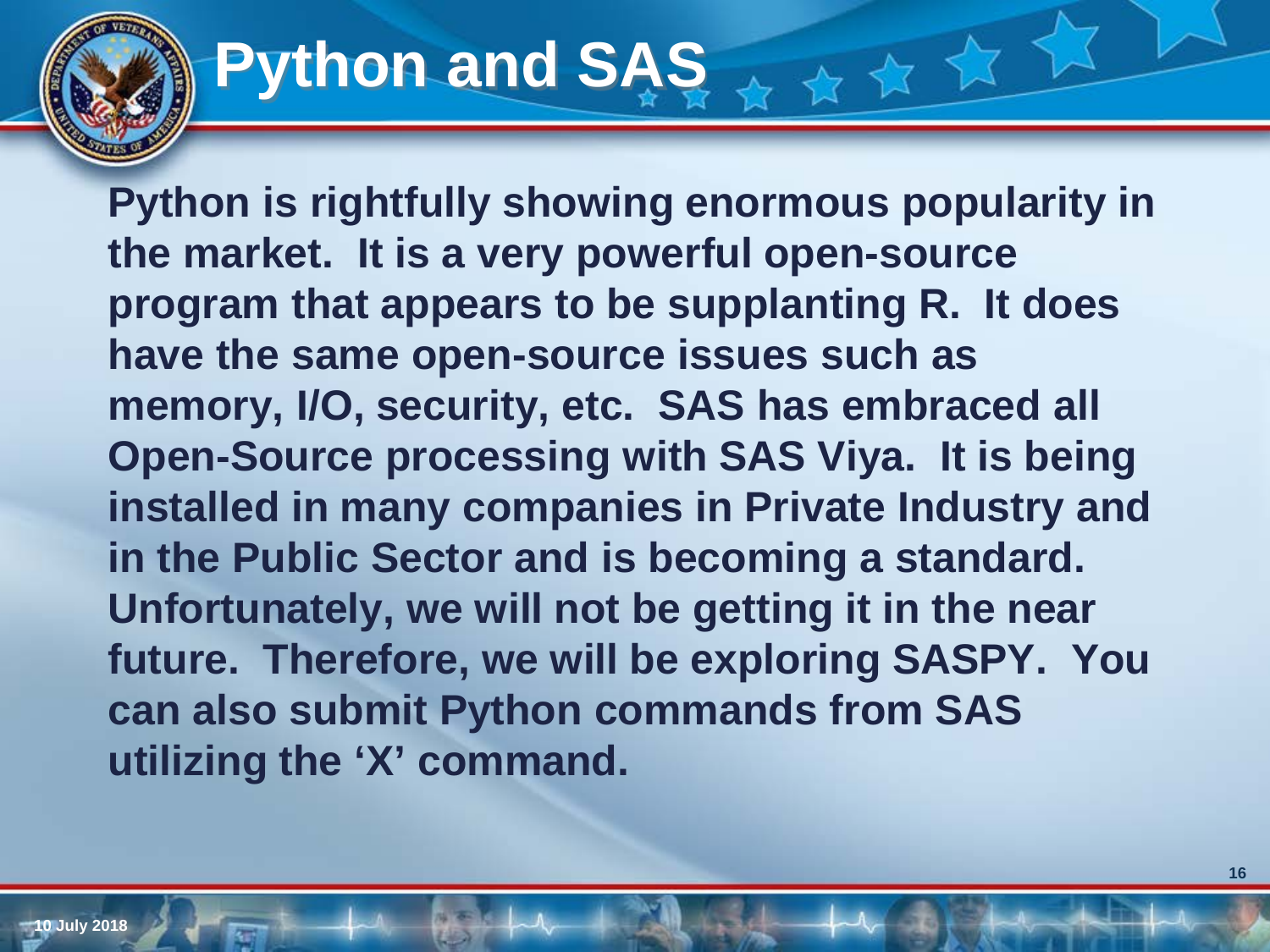### **SASPy**

**This module provides Python APIs to the SAS system. You can start a SAS session and run analytics from Python through a combination of object-oriented methods and Python magics.** 

★★★★★★

**The APIs provide interfaces for the following:**

**Start a SAS session on the same host as Python or a remote host.** 

**Exchange data between SAS data sets and Pandas data frames.**

**Use familiar methods such as describe() and head() to work with data.**

**Additional functionality such as machine learning, econometrics, and quality control are organized in Python classes.**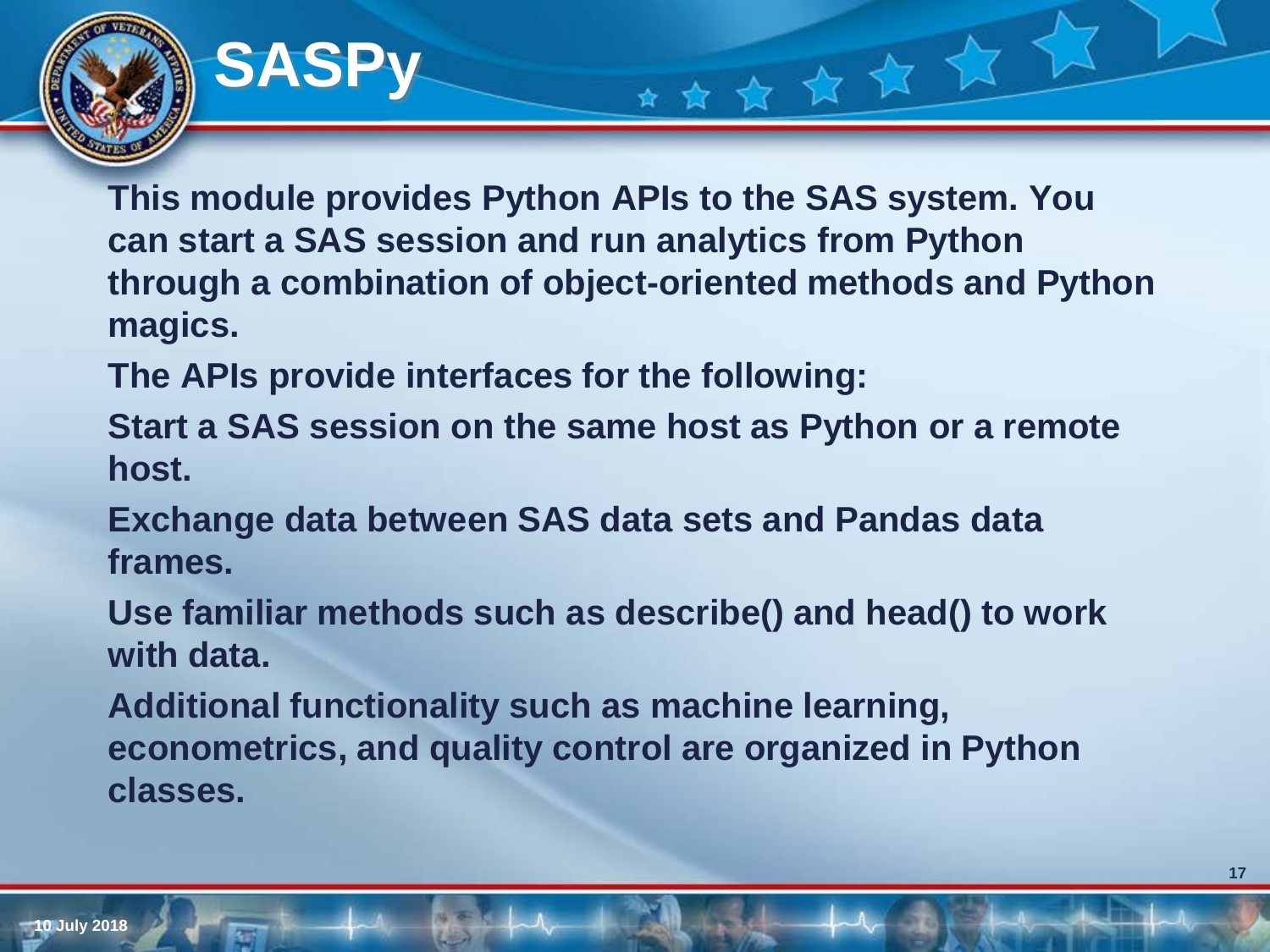## **Dependencies**

- **Python3.X or higher.**
- **SAS 9.4 or higher. SAS Viya 3.1 or higher is also supported.**

女女女

- **An integrated object method (IOM) connection (one of four connection methods) requires Java on the client and four JAR files from your SAS installation.**
- **You can connect to SAS on any platform that is supported for the specified SAS releases.**
- **Let's view a few examples**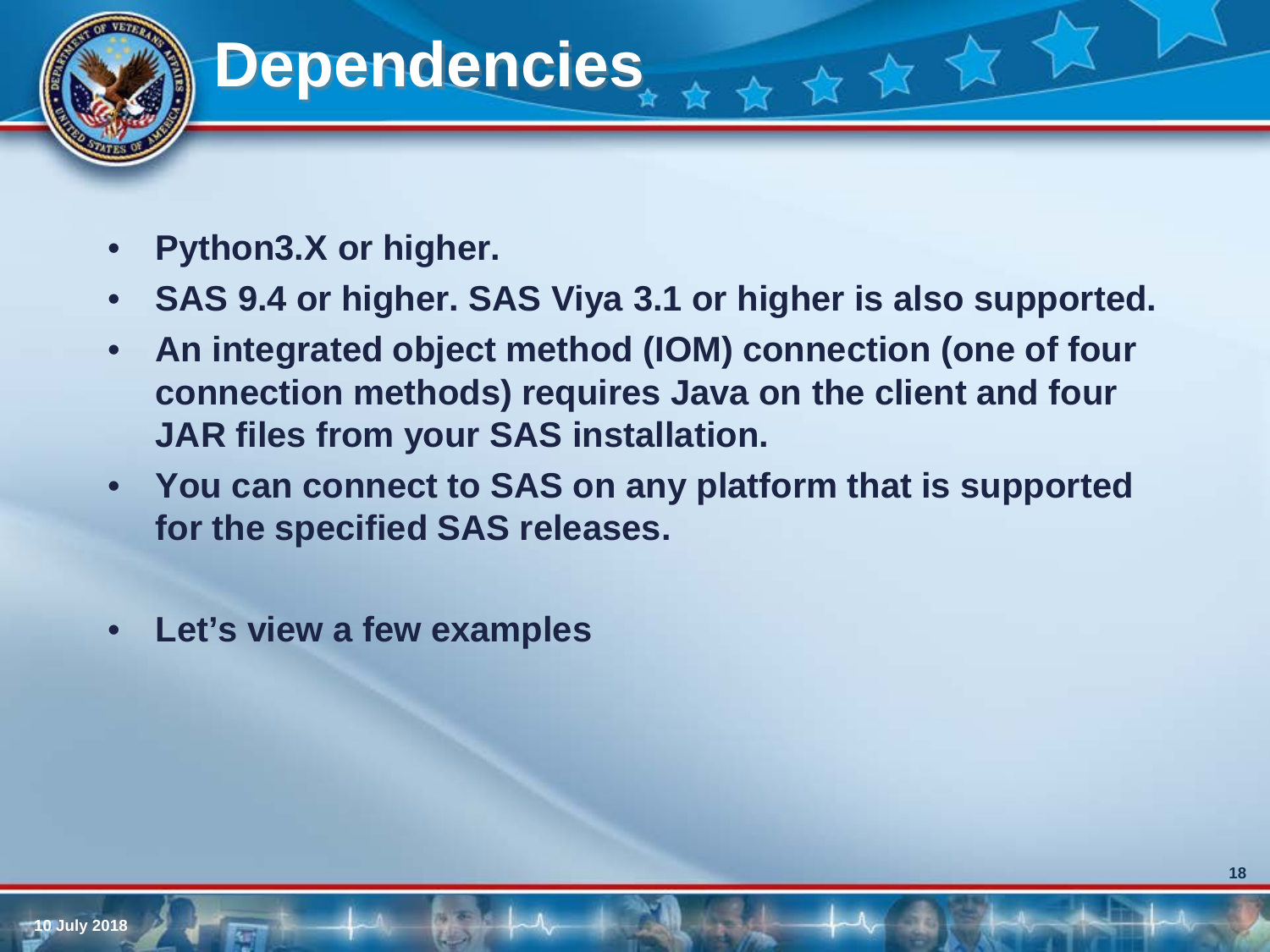# **Jupyter magics**

- **Typically, programming with this module is performed with the Python functions that are provided by the package. For example, to view the first few rows of a data set, you can use the head() method. However, if you are an experienced SAS programmer, there might be occasions in which you prefer to run SAS statements–such as running PROC PRINT to view the first few rows of a data set.**
- **The magics that are available with the package enable you to bypass Python and submit programming statements to your SAS session.**
- **The %%SAS magic enables you to submit the contents of a cell to your SAS session. The cell magic executes the contents of the cell and returns any results.**

**%%SAS proc print data=sashelp.class; run; data work.a; set sashelp.cars; run;**

**10 July 2018**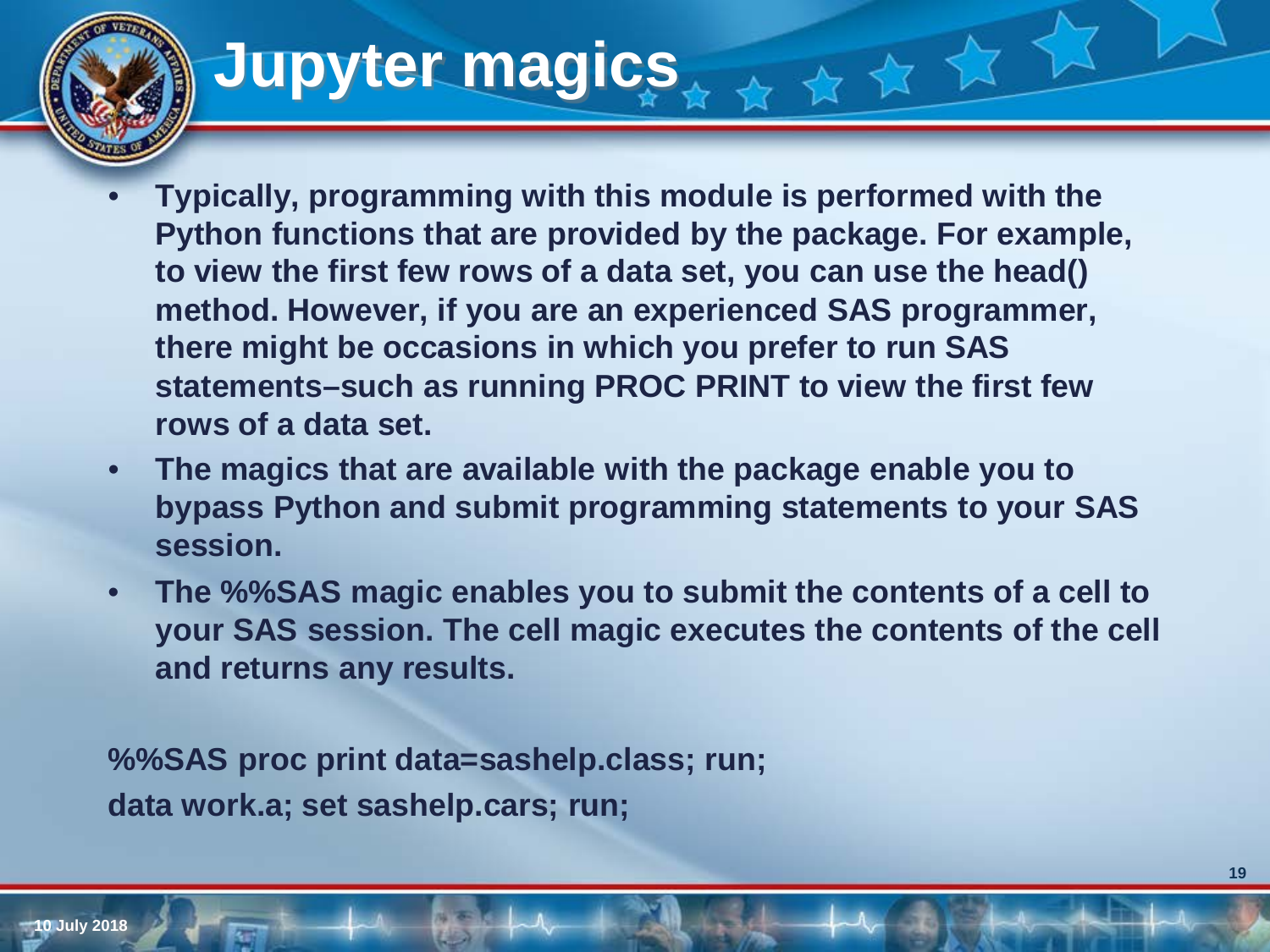#### **More**

**If you are also invoking saspy methods directly in other cells within the same notebook, you may indicate that a %%SAS cell should share the same SAS session by passing your existing session as a parameter.**

★★★★★★

**In a prior cell in the notebook:**

- **import saspy my\_session = saspy.SASsession() # sending a dataset to SAS as 'mydata' mydata = sas.df2sd(some\_pandas\_dataframe, 'mydata')**
- **Then later, invoke a SAS cell and pass your existing session so that the remote data set is accessible:**
- **%%SAS my\_session proc print data=work.mydata; run;**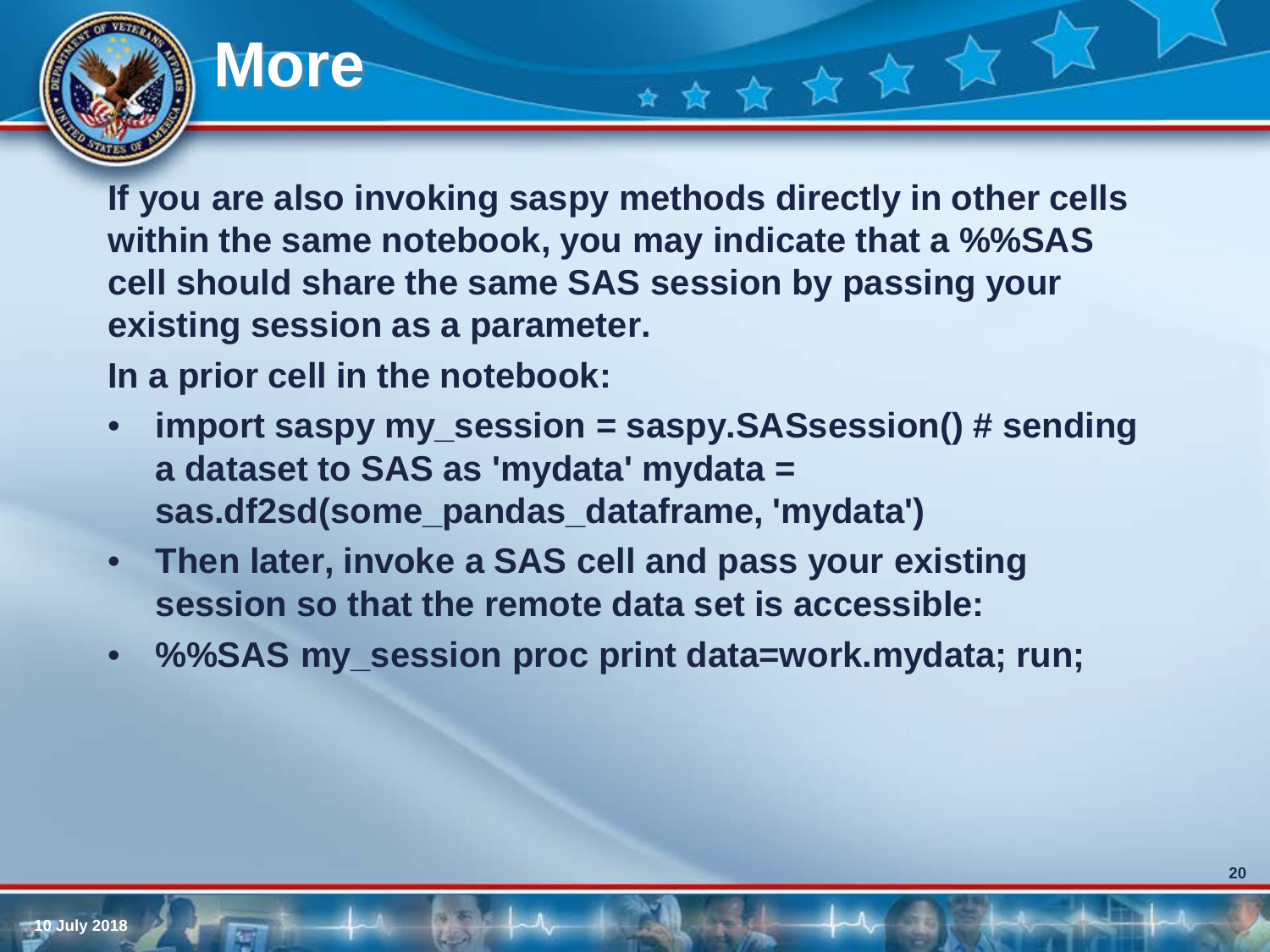**The %%IML magic enables you to submit the contents of a cell to your SAS session for processing with PROC IML. The cell magic executes the contents of the cell and returns any results. The PROC IML statement and the trailing QUIT; statement are submitted automatically.**

\*\*\*\*\*\*

- **%%IML a = I(6); \* 6x6 identity matrix;**
- **b = j(5,5,0); \*5x5 matrix of 0's;**

**IML**

- **c = j(6,1); \*6x1 column vector of 1's;**
- **d=diag({1 2 4}); e=diag({1 2, 3 4});**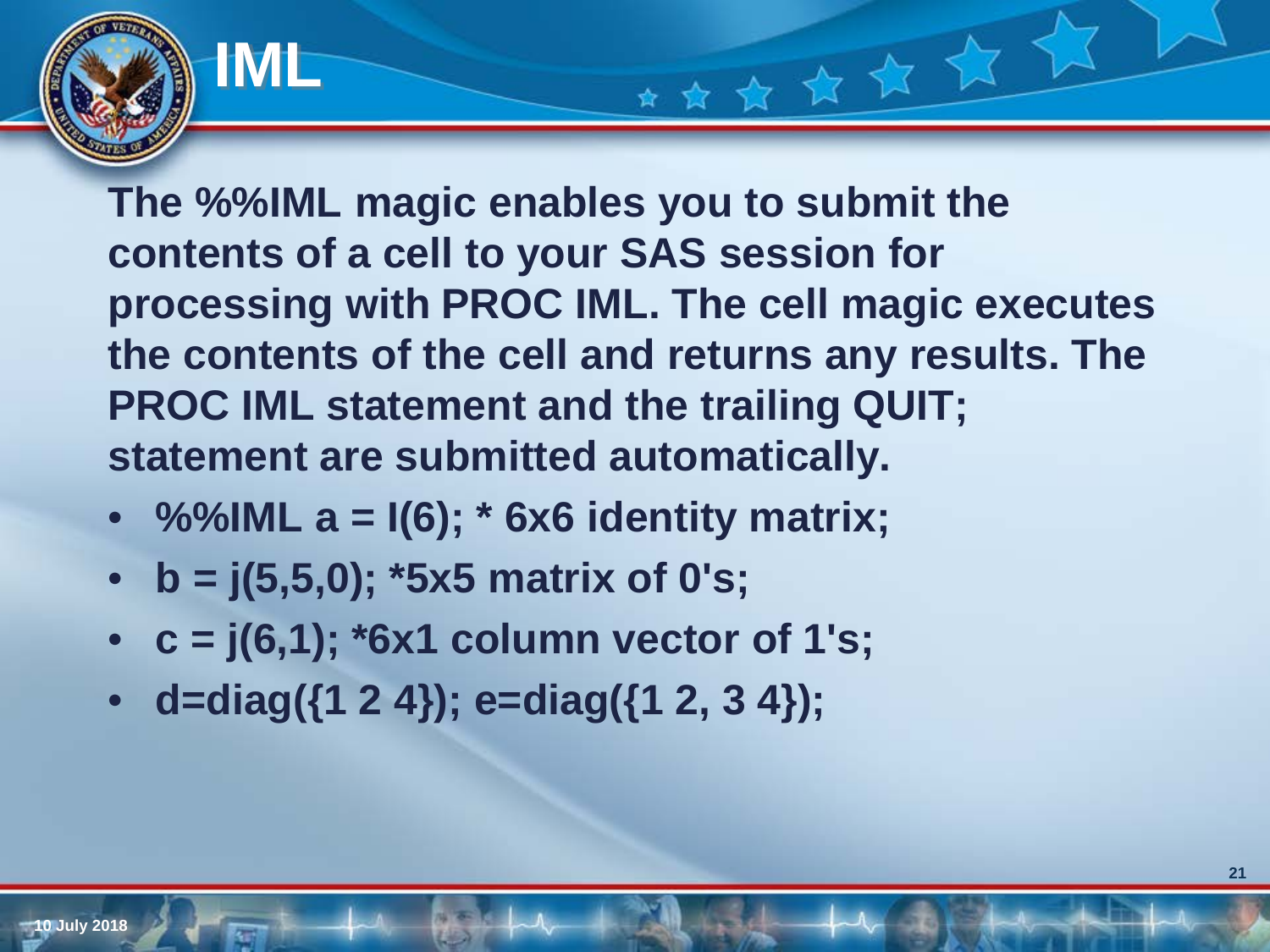## **More to Come**

**We have only demonstrated the surface of what we can do with Python and SAS w/o SAS Viya. Make no mistake, SAS Viya is the far preferred method, but we can utilize this until budgets allow us to implement it.**

大女女女

**This is our analytical SAS/Open Source Roadmap:**

- **Upgrade R to 3.5 on all Grid nodes**
- **Socialize the usage of R within SAS (this is occurring as we speak very successfully)**
- **Implement Python and SASPY in a test location**
- **Validate usage and best practices**
- **Pilot Project (Volunteers Please)**
- **Place it into the Production Grids**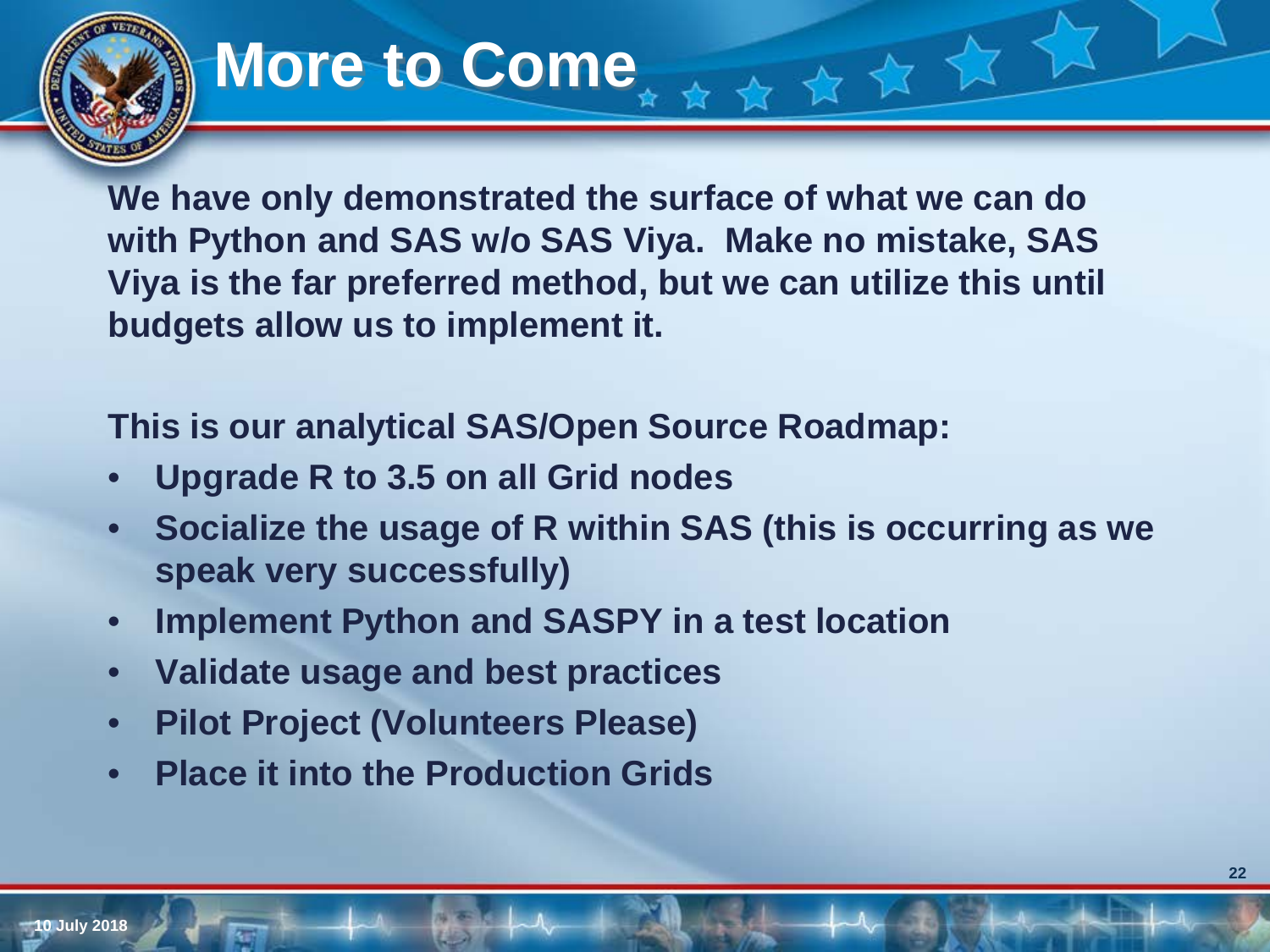# **Question or Comments?**

- **Please ask any questions at this time or you can send them to us later.**
- **We will keep you informed and involved.**